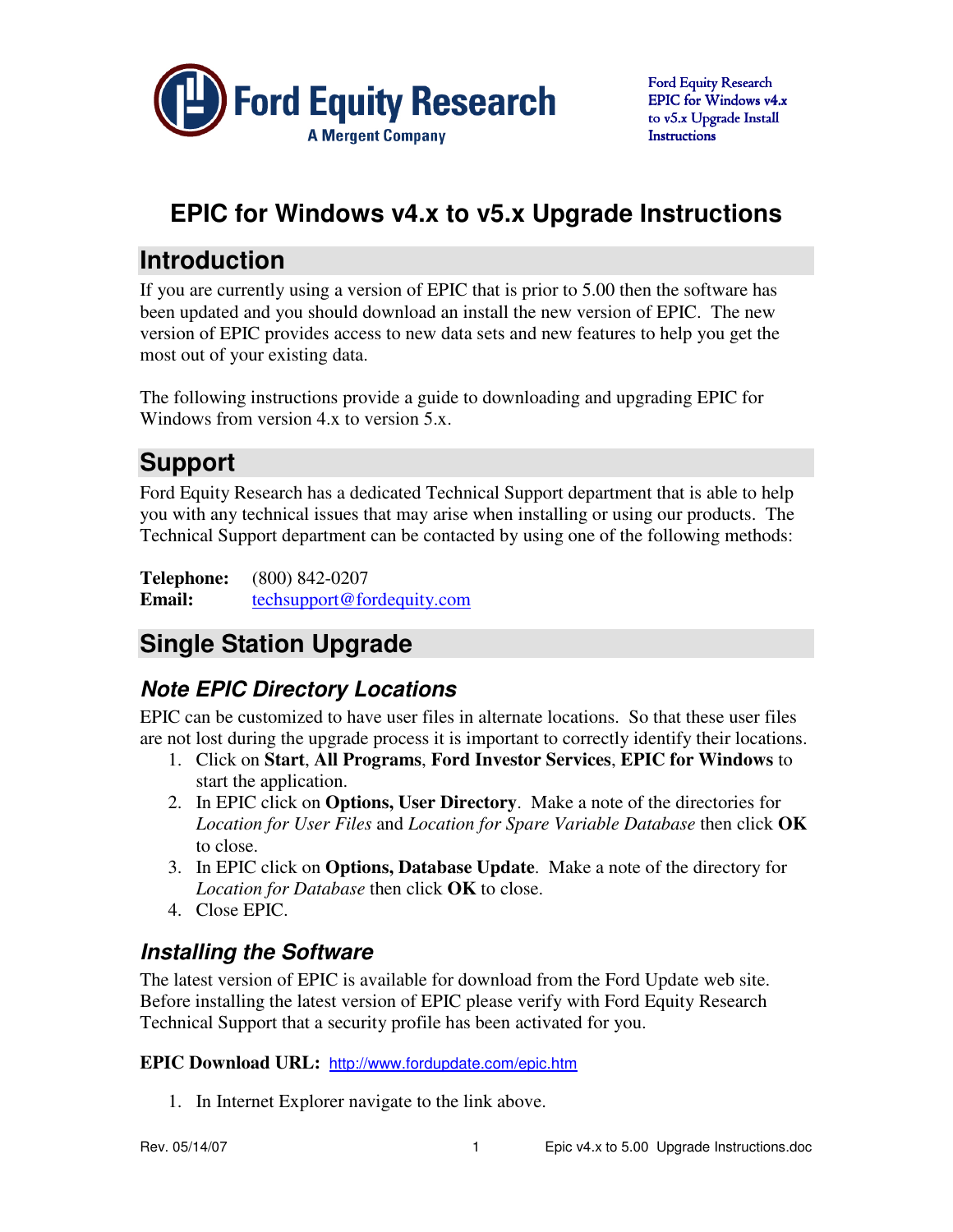

- 2. Click on the **EPIC for Windows Program** (Version 5.00) link to download the software.
- 3. Enter your Ford user name and password.
- 4. If you get a *File Download Security Warning* prompting to run or save the file, choose **Run**.
- 5. If you get a *File Download Security Warning* stating that the publisher could not be verified, choose **Run**.
- 6. You will be presented with the *EPIC for Windows Setup Program*. Click **Next** to start the installation.
- 7. You will be prompted to select an installation folder. C:\EPICWIN is the default. Click **Next**.
- 8. Click **Install** to start the installation. When the installation is complete click **Finish**.

## **Upgrading Epic**

Once the new version of EPIC is installed the settings and user files need to be transferred from the previous version of EPIC.

- 1. Click on **Start**, **All Programs**, **Ford Investor Services**, **EPIC 4 to 5 Upgrade** to start the upgrade application.
- 2. The default location for your EPIC installation will be displayed as *C:\epicwin*. If your EPIC installation is located somewhere else use the **Browse** button the select the location. Click **Next**.
- 3. The locations of the files for EPIC version 4 will be displayed. Confirm that these locations are correct by referring to the notes you made earlier. Use the **Browse** to change any locations if necessary.
- 4. Click **Update** to update the software. When the update is complete click **Close**.

#### **Opening EPIC for the First Time**

- 5. Click on **Start**, **All Programs**, **Ford Investor Services**, **EPIC for Windows** to start the application.
- 6. The first time that EPIC launches a *Ford FTP* dialogue box will be shown. Enter your Ford User ID and Password then click **OK**.
- 7. Your security token will be retrieved and a *Successful Download* message will be displayed. Click **OK**.
- 8. A warning message may be displayed stating that an EPIC database can not be found. This is normal.

You are now ready to use EPIC.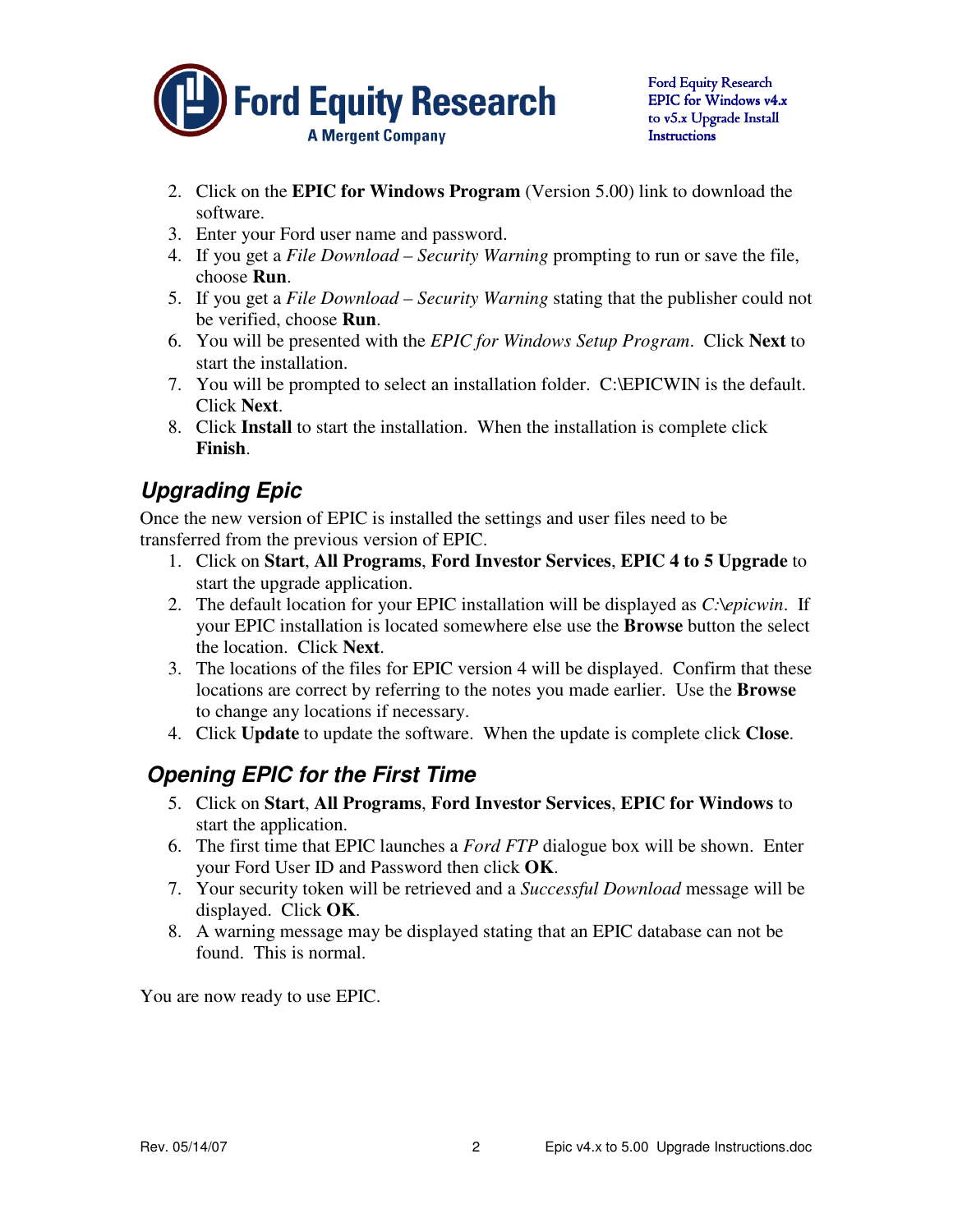

# **Database Updates**

The value of the EPIC application comes from the data provided from Ford Equity Research on a daily basis. Therefore it is important that the user is able to download the data from Ford's internet site to update EPIC.

The data is available from http://www.fordupdate.com and EPIC can be configured to automatically download the data.

The following steps discuss using EPIC to update the data:

## **Configuring the Update**

Before the database can be updated the *Database Update Information* needs to be configured in EPIC.

- 1. From the Windows **Start** menu click on **All Programs**, **Ford Investor Services**, **EPIC for Windows**.
- 2. From the menu at the top of the EPIC screen select **Options**, **Database Update**. The *Database Update Information* dialogue box will be displayed.
- 3. The *Location of Ford Server and Database File* should be left as default unless instructed by Ford Technical Support.
- 4. The Username and Password fields should be filled in with the account information provided to you by Technical Support.
- 5. Click on the **DB Info** tab.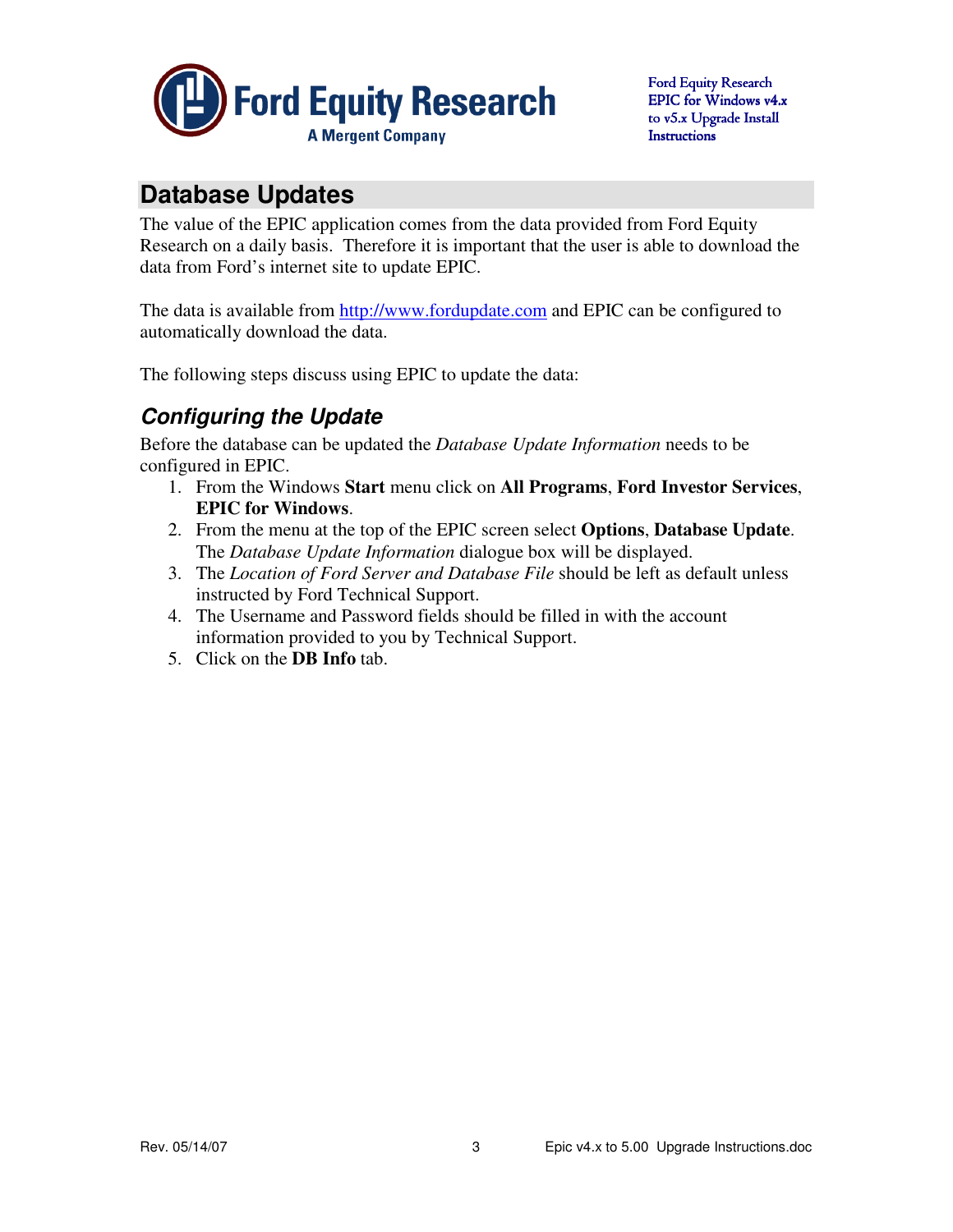

Ford Equity Research EPIC for Windows v4.x to v5.x Upgrade Install **Instructions** 

| <b>Database Update</b>                                                               |  |  |  |
|--------------------------------------------------------------------------------------|--|--|--|
| Server Info DB Info US<br><b>ADR</b>                                                 |  |  |  |
| Database Information                                                                 |  |  |  |
| Default Database to Open                                                             |  |  |  |
| $\overline{\mathbb{U}\mathbb{S}}$                                                    |  |  |  |
| Get Current DB Button                                                                |  |  |  |
| Do not prompt to overwrite existing database<br><b>V</b> Download latest US database |  |  |  |
| 区 Download latest US Einancial History database                                      |  |  |  |
| <b>▽</b> Download latest ADR database                                                |  |  |  |
|                                                                                      |  |  |  |
|                                                                                      |  |  |  |
|                                                                                      |  |  |  |
|                                                                                      |  |  |  |
|                                                                                      |  |  |  |
|                                                                                      |  |  |  |
|                                                                                      |  |  |  |
|                                                                                      |  |  |  |
|                                                                                      |  |  |  |
|                                                                                      |  |  |  |
|                                                                                      |  |  |  |
| Cancel<br>0 <u>K</u>                                                                 |  |  |  |

- 6. If you are subscribed to more that one database type, eg ADR and US, you can select the database that you want to open when you launch EPIC from the *Default Database to Open* drop-down list.
- 7. The download process is configured in the *Get Current DB Button* section. Put a check mark against the databases that you wish to download by clicking in the box to the left.
- 8. Click on a Database tab, eg US. The database configuration will be displayed.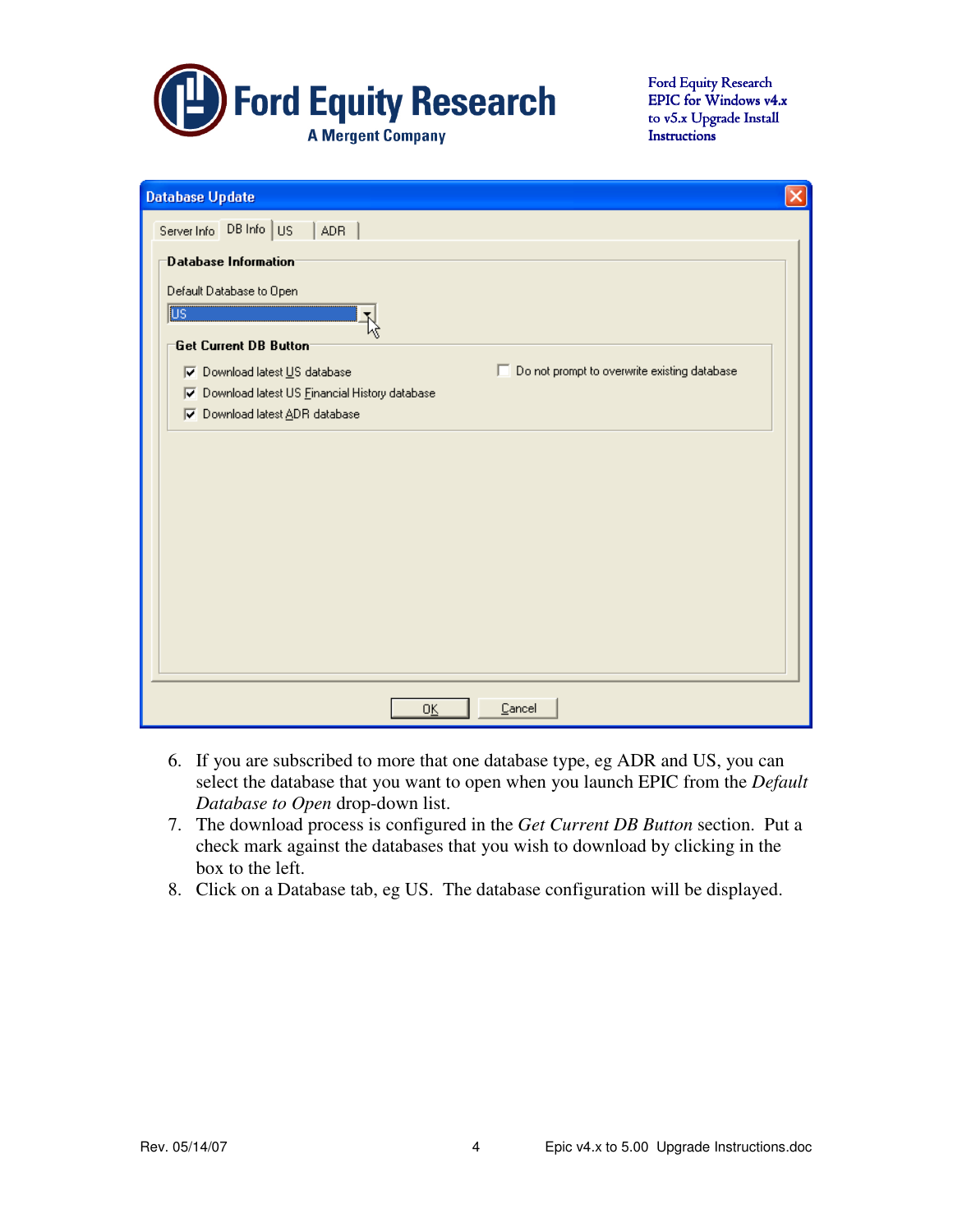

Ford Equity Research EPIC for Windows v4.x to v5.x Upgrade Install **Instructions** 

| <b>Database Update</b>                                                                                      | $\overline{\mathsf{x}}$ |  |  |  |
|-------------------------------------------------------------------------------------------------------------|-------------------------|--|--|--|
| Server Info   DB Info US<br><b>ADR</b>                                                                      |                         |  |  |  |
|                                                                                                             |                         |  |  |  |
| Location for US Database on Local Drive<br>C:\epicwin\us<br>Browse<br>▼                                     |                         |  |  |  |
| Ⅳ Check for and install latest US database each time EPIC starts                                            |                         |  |  |  |
| $\overline{\mathbf{V}}_k$ [Check for and install latest US Einancial History database each time EPIC starts |                         |  |  |  |
| 仪                                                                                                           |                         |  |  |  |
| Location for US User Files on Local Drive<br>C:\epicwin\us<br>Browse<br>$\overline{\phantom{a}}$            |                         |  |  |  |
|                                                                                                             |                         |  |  |  |
| Location for US Spare Variable Database on Local Drive                                                      |                         |  |  |  |
| C:\epicwin\us<br>$\blacktriangledown$<br>Browse                                                             |                         |  |  |  |
|                                                                                                             |                         |  |  |  |
|                                                                                                             |                         |  |  |  |
|                                                                                                             |                         |  |  |  |
|                                                                                                             |                         |  |  |  |
|                                                                                                             |                         |  |  |  |
|                                                                                                             |                         |  |  |  |
|                                                                                                             |                         |  |  |  |
| Cancel<br>0K                                                                                                |                         |  |  |  |

- 9. If you wish EPIC to check for an updated database automatically every time it starts check the **Check for and install latest US database each time EPIC starts** box. Repeat this step for each database that you wish to update automatically.
- 10. The *Location for Database* should be left as default unless instructed by Technical Support.
- 11. Once the information has been changed click **OK** to save your changes.

#### **Updating the Data**

Once the *Database Update Information* is configured the data can be updated.

1. Click on the **Get Current DB** button. A progress dialogue will be displayed for each database that is downloaded. When the download is complete an information box will be displayed with the results.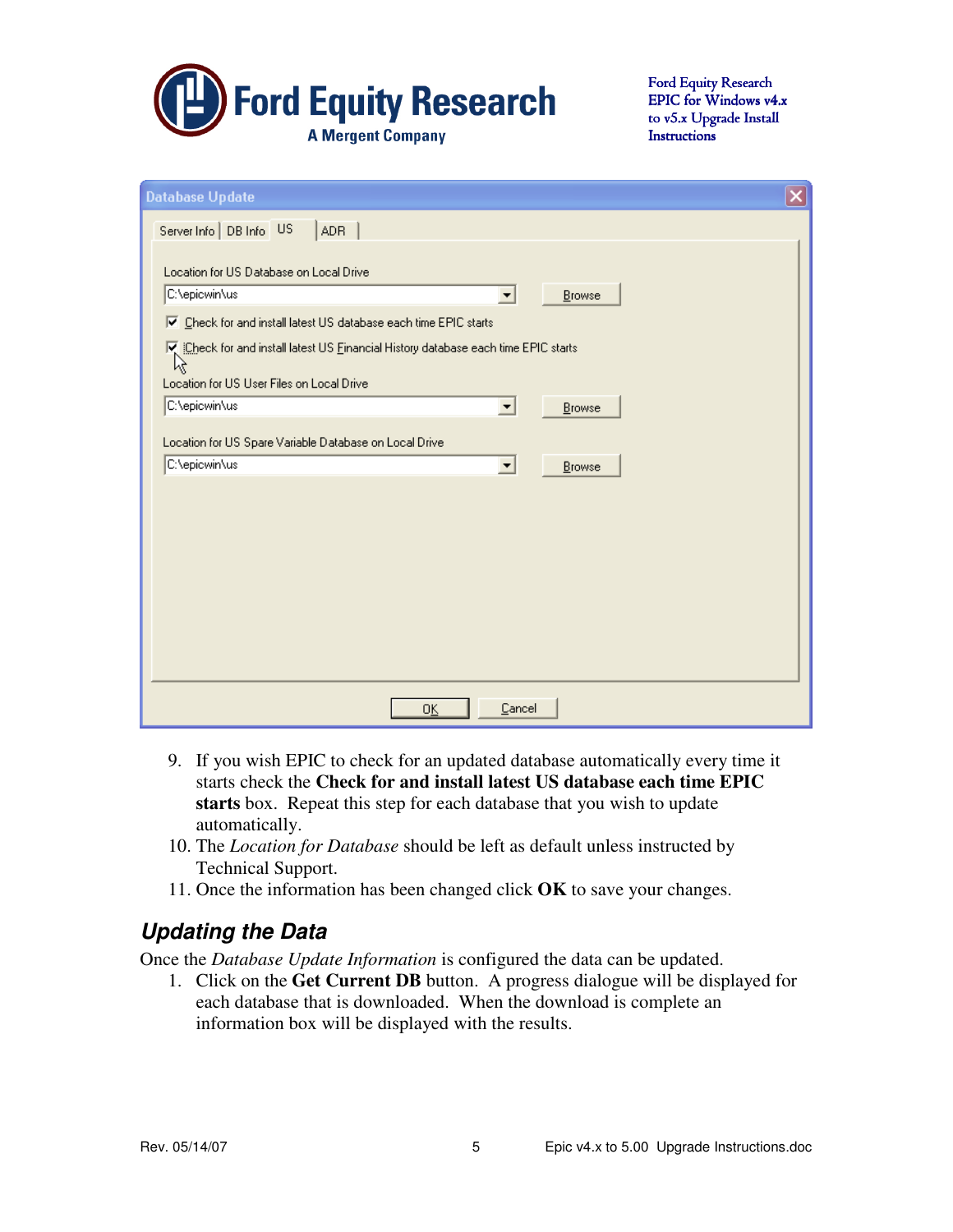

Ford Equity Research EPIC for Windows v4.x to v5.x Upgrade Install **Instructions** 

| <b>Information</b>                                                                   |                                  |  |
|--------------------------------------------------------------------------------------|----------------------------------|--|
| US database download successful<br>US Financial History database download successful |                                  |  |
|                                                                                      | ADR database download successful |  |
|                                                                                      |                                  |  |

2. Click **OK** to close the *Information* box. The default database will be opened. The database type will be displayed in the window title and the database type will be displayed in the bottom, right hand corner.



#### **Downloading a Previous Database**

Version 5 of Epic introduces the ability to retrieve past databases. The following steps discuss downloading past databases into EPIC:

- 3. Click the **Get Older DB** button.
- 4. The *Select Database Type* dialogue will be displayed. Chose the type of database you wish to download and click **OK**.



- 5. A list of previous databases will be displayed. Highlight the database type you want to download and click **Download**.
- 6. When the download is complete a *Successful Download* message will be displayed. Click **OK**. The downloaded database will be opened.